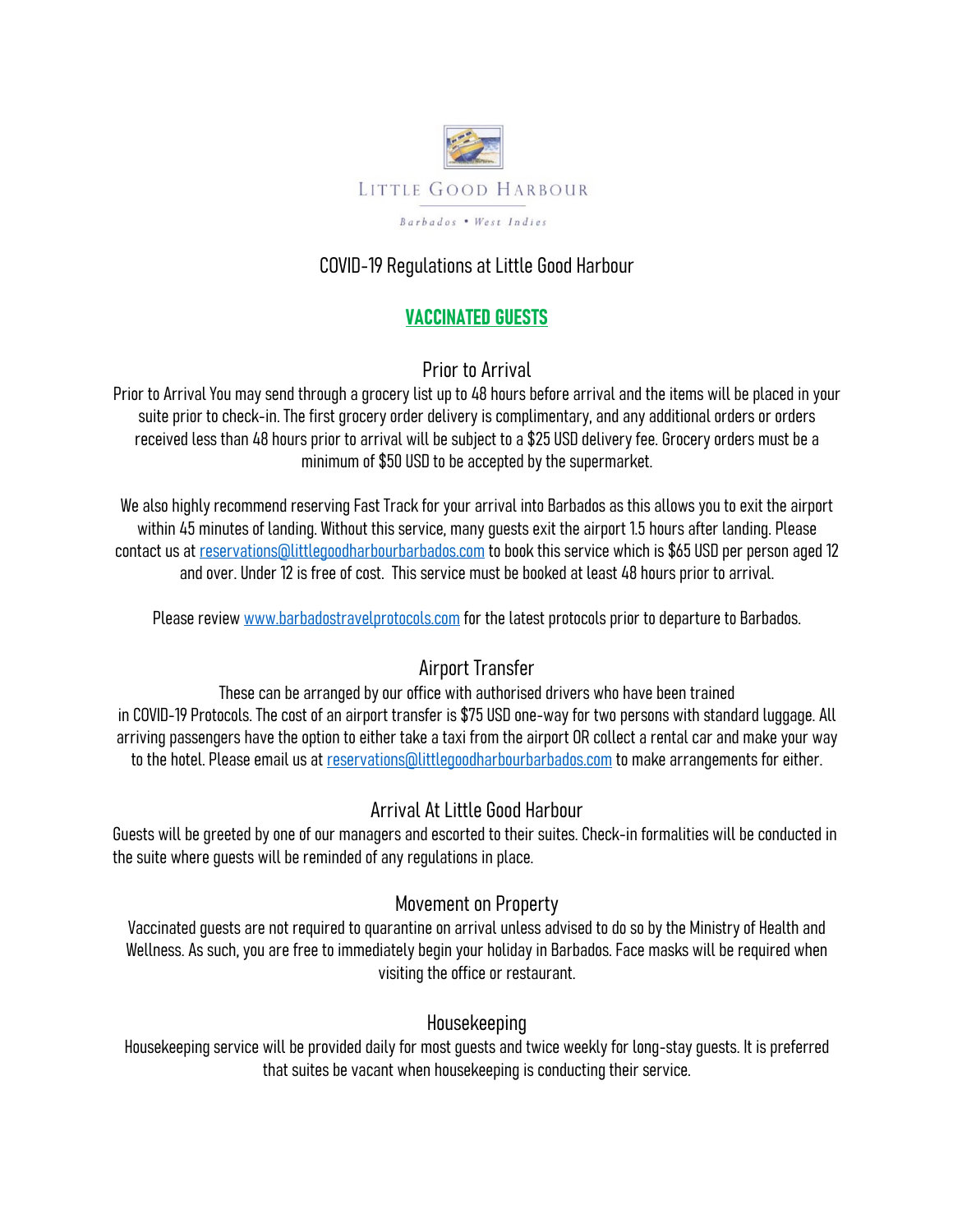#### **Dining**

Vaccinated guests can dine in the restaurant at any time. Room service is also available for breakfast, lunch and dinner and is complimentary.

### Communication with Front Desk

Any queries a guest may have can be done by using the room phone located in their suite. Please dial 4104, 4105 or 4107.

#### Arrangements for COVID-19 Tests

We can arrange a private test done in your suite starting from \$75 USD per person (Rapid Antigen) and \$150 USD per person (PCR). Alternatively, you can make arrangements with the Barbados Covid Lab at Limegrove Lifestyle Center at www.barbadoscovidlab.com for Rapid Antigen Tests (\$44 USD) or PCR Tests (\$99 USD).

#### Ministry of Health and Wellness' Covid-19 Unit

Any queries on missing or delayed COVID-19 test results or quarantine regulations can be directed to the COVID-19 Unit. The unit can be reached on local telephone at 1-246-536-4500.

Thank you for choosing Little Good Harbour for your holiday. Take care and stay safe.

Kind Regards, The Little Good Harbour Team

Updated June 1st, 2022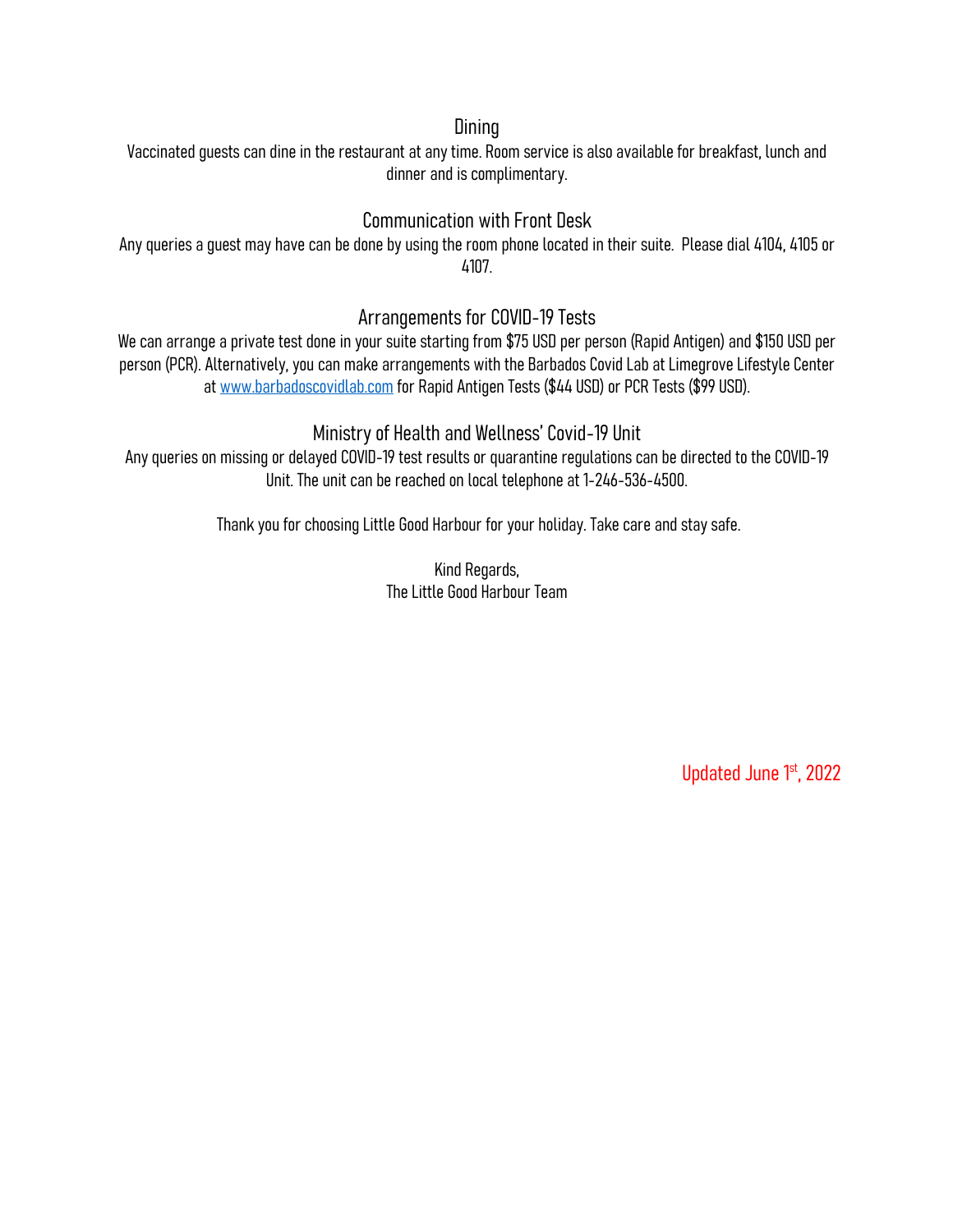

### COVID-19 Regulations at Little Good Harbour

### UNVACCINATED GUESTS

Prior to Arrival

You may send through a grocery list up to 48 hours before arrival and the items will be placed in your suite prior to check-in. The first grocery order delivery is complimentary, and any additional orders or orders received less than 48 hours prior to arrival will be subject to a \$25 USD delivery fee. Grocery orders must be a minimum of \$50 USD to be accepted by the supermarket.

We also highly recommend reserving Fast Track for your arrival into Barbados as this allows you to exit the airport within 45 minutes of landing. Without this service, many guests exit the airport 1.5 hours after landing. Please contact us at reservations@littlegoodharbourbarbados.com to book this service which is \$65 USD per person aged 12 and over. Under 12 is free of cost. This service must be booked at least 48 hours prior to arrival.

Please review www.barbadostravelprotocols.com for the latest protocols prior to departure to Barbados.

# Airport Transfer

These can be arranged by our office with authorised drivers who have been trained in COVID-19 Protocols. The cost of an airport transfer is \$75 USD one-way for two persons with standard luggage. All arriving passengers have the option to either take a taxi from the airport OR collect a rental car and make your way to the hotel. Please email us at reservations@littlegoodharbourbarbados.com to make arrangements for either.

### Arrival at Little Good Harbour

Guests will be greeted by one of our managers and escorted to their suites. Check-in formalities will be conducted in the suite where guests will be reminded of any regulations in place.

#### Movement on Property

Unvaccinated guests are not required to quarantine on arrival unless advised to do so by the Ministry of Health and Wellness. As such, you are free to immediately begin your holiday in Barbados. Face masks will be required when visiting the office or restaurant.

### Housekeeping

Housekeeping service will be provided daily for most guests and twice weekly for long-stay guests. It is preferred that suites be vacant when housekeeping is conducting their service.